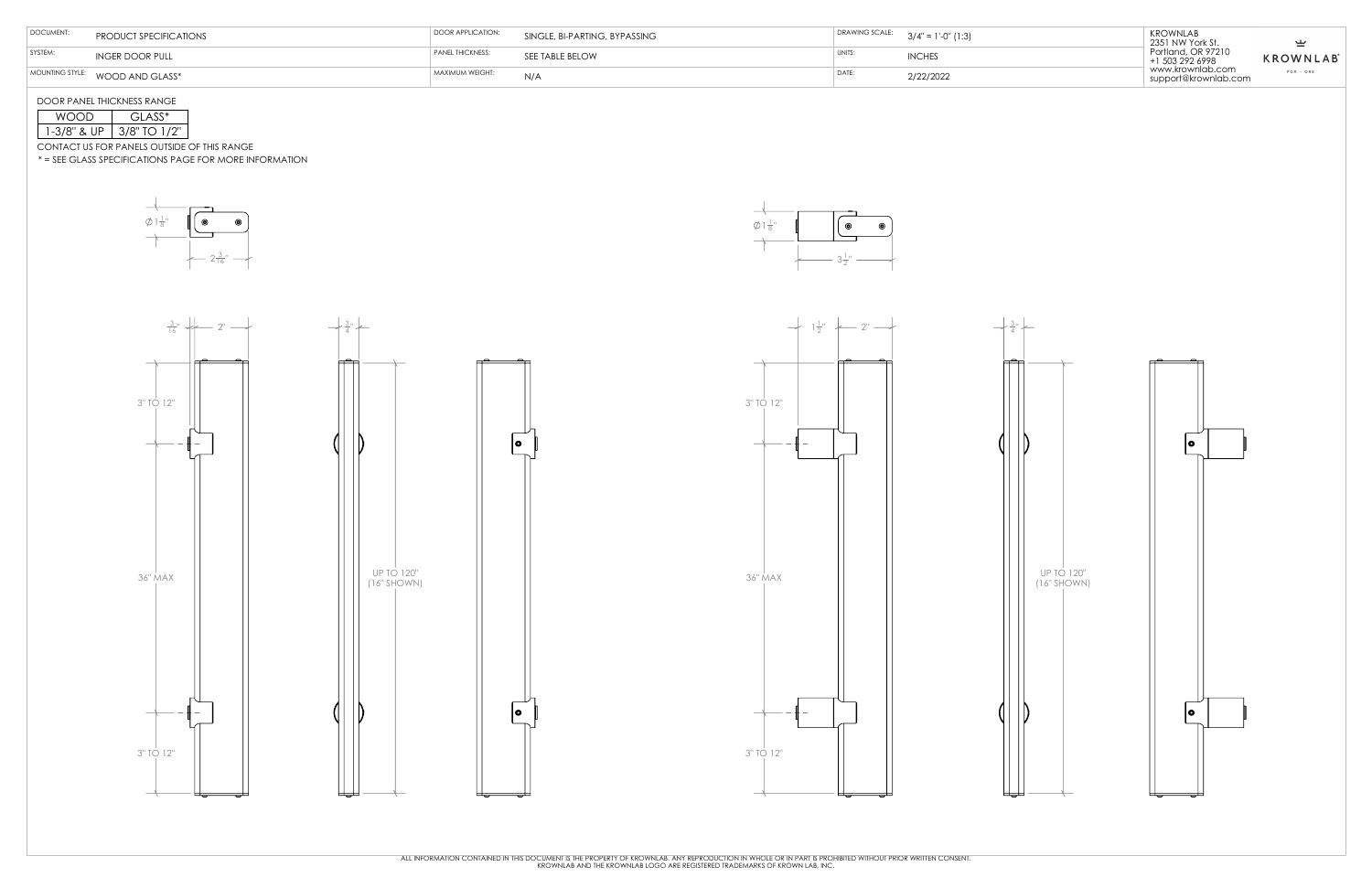120" PULL (MAX LENGTH)





| <b>KROWNLAB</b><br>2351 NW York St.<br>Portland, OR 97210<br>+1 503 292 6998<br>www.krownlab.com<br>support@krownlab.com | ⊻<br><b>KROWNLAB</b><br>$PDX - ORE$ |
|--------------------------------------------------------------------------------------------------------------------------|-------------------------------------|
|--------------------------------------------------------------------------------------------------------------------------|-------------------------------------|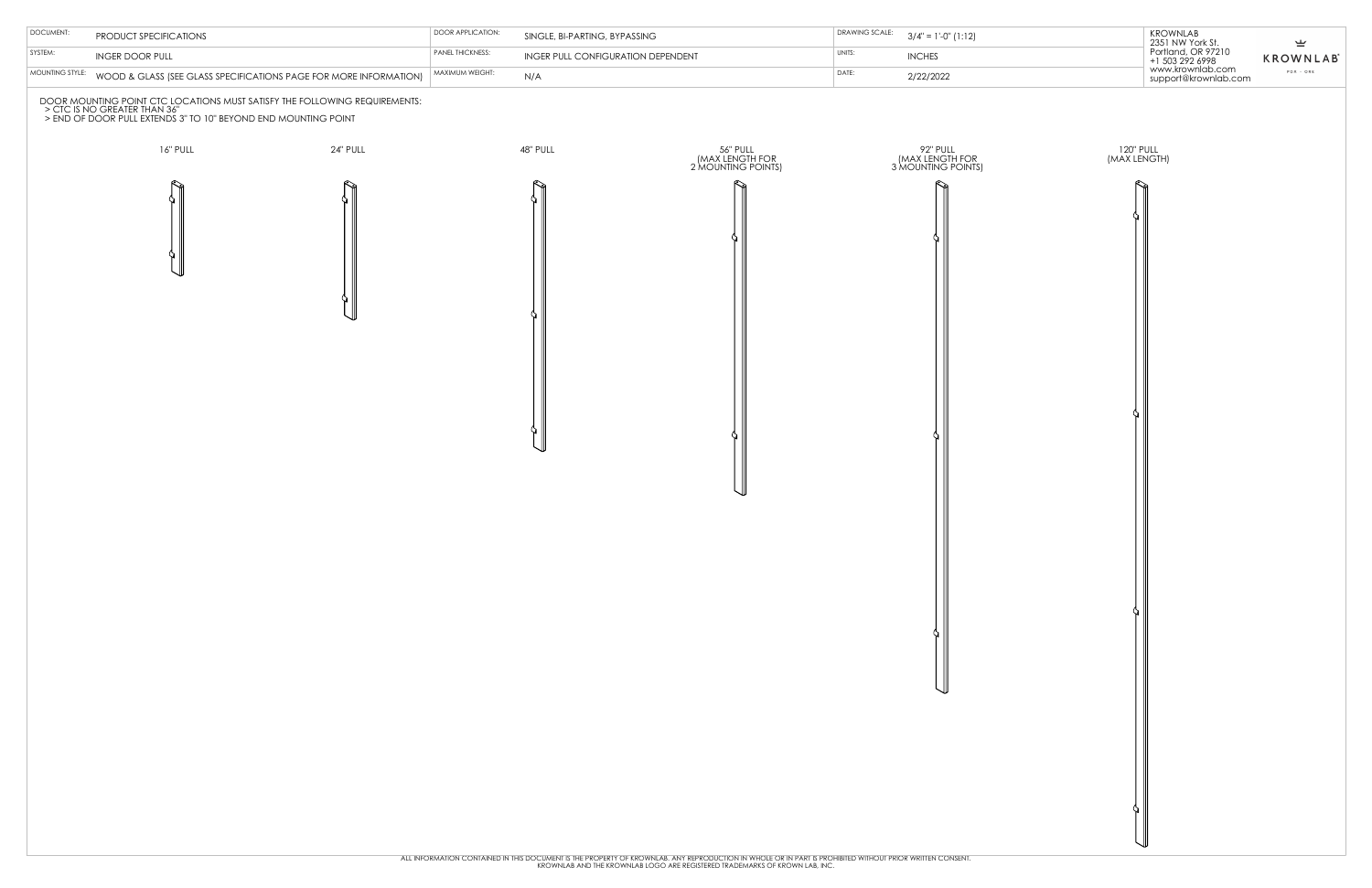| PRODUCT SPECIFICATIONS | DOOR APPLICATION:       | SINGLE, BI-PARTING, BYPASSING             |         | DRAWING SCALE: $3/4" = 1'-0" (1:2)$ | <b>KROWNLAB</b><br>2351 NW York St.      | ுட்                          |
|------------------------|-------------------------|-------------------------------------------|---------|-------------------------------------|------------------------------------------|------------------------------|
| <b>INGER DOOR PULL</b> | <b>PANEL THICKNESS:</b> | <b>INGER PULL CONFIGURATION DEPENDENT</b> | ' UNIT. | <b>INCHES</b>                       | Portland, OR 97210<br>+1 503 292 6998    | <b>KROWNLAB</b> <sup>®</sup> |
| WOOD                   | MAXIMUM WEIGHT:         | N/A                                       | DATE:   | 2/22/2022                           | www.krownlab.com<br>support@krownlab.com | PDX - ORE                    |

DOUBLE SIDED - STANDOFF



| MOUNTING STYLE:<br>DATE:<br>MAXIMUM WEIGHT:<br>WOOD<br>N/A<br>2/22/2022<br>SINGLE SIDED - FLUSH<br>SINGLE SIDED - STANDOFF<br>DOUBLE SIDED - FLUSH<br>$\bullet$<br>$\circledcirc$<br>$\bullet$<br>$\bullet$<br>$\bullet$<br>$\bullet$<br>$\bullet$<br>$\bullet$<br>ALL INFORMATION CONTANED IN THIS DOCUMENT IS THE PROPERTY OF KROWNLABLANY REPRODUCTION IN WHOLF OR IN PART IS PROHIBITED WITHOUT PRIOR WRITTEN CONSENT.<br>KROWNLAB AND THE KROWNLAB LOGO ARE REGISTERED TRADEMARKS OF KROWN LAB, | SYSTEM: | <b>INGER DOOR PULL</b> | PANEL THICKNESS: | INGER PULL CONFIGURATION DEPENDENT | UNITS: | <b>INCHES</b>       |
|------------------------------------------------------------------------------------------------------------------------------------------------------------------------------------------------------------------------------------------------------------------------------------------------------------------------------------------------------------------------------------------------------------------------------------------------------------------------------------------------------|---------|------------------------|------------------|------------------------------------|--------|---------------------|
|                                                                                                                                                                                                                                                                                                                                                                                                                                                                                                      |         |                        |                  |                                    |        |                     |
|                                                                                                                                                                                                                                                                                                                                                                                                                                                                                                      |         |                        |                  |                                    |        |                     |
|                                                                                                                                                                                                                                                                                                                                                                                                                                                                                                      |         |                        |                  |                                    |        | $\widehat{\bullet}$ |
|                                                                                                                                                                                                                                                                                                                                                                                                                                                                                                      |         |                        |                  |                                    |        |                     |

DOCUMENT: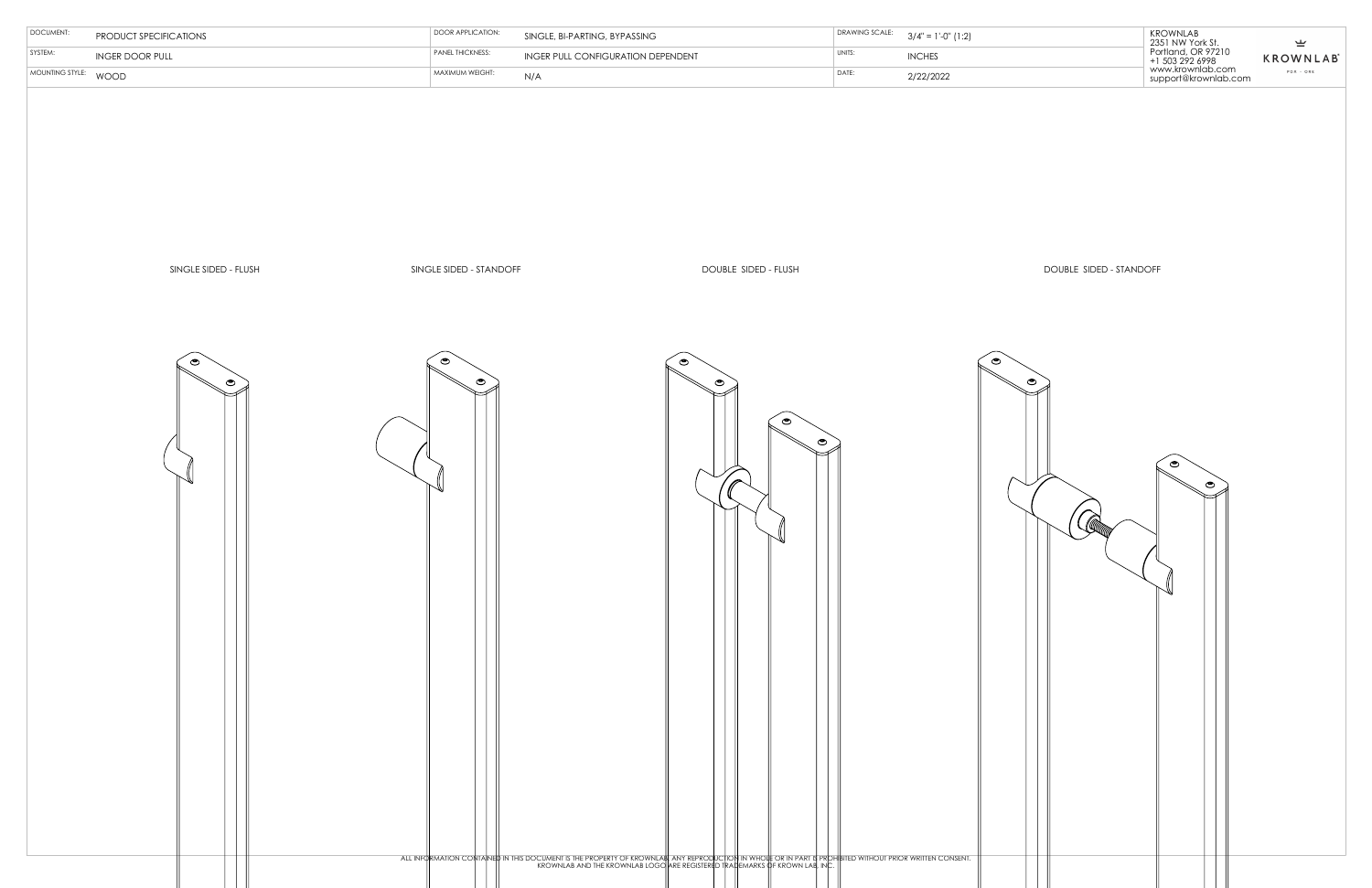

| KROWNLAB<br>2351 NW York St.<br>⊻<br>Portland, OR 97210<br><b>KROWNLAB</b><br>+1 503 292 6998<br>www.krownlab.com<br>$PDX - ORE$<br>support@krownlab.com |
|----------------------------------------------------------------------------------------------------------------------------------------------------------|
|----------------------------------------------------------------------------------------------------------------------------------------------------------|